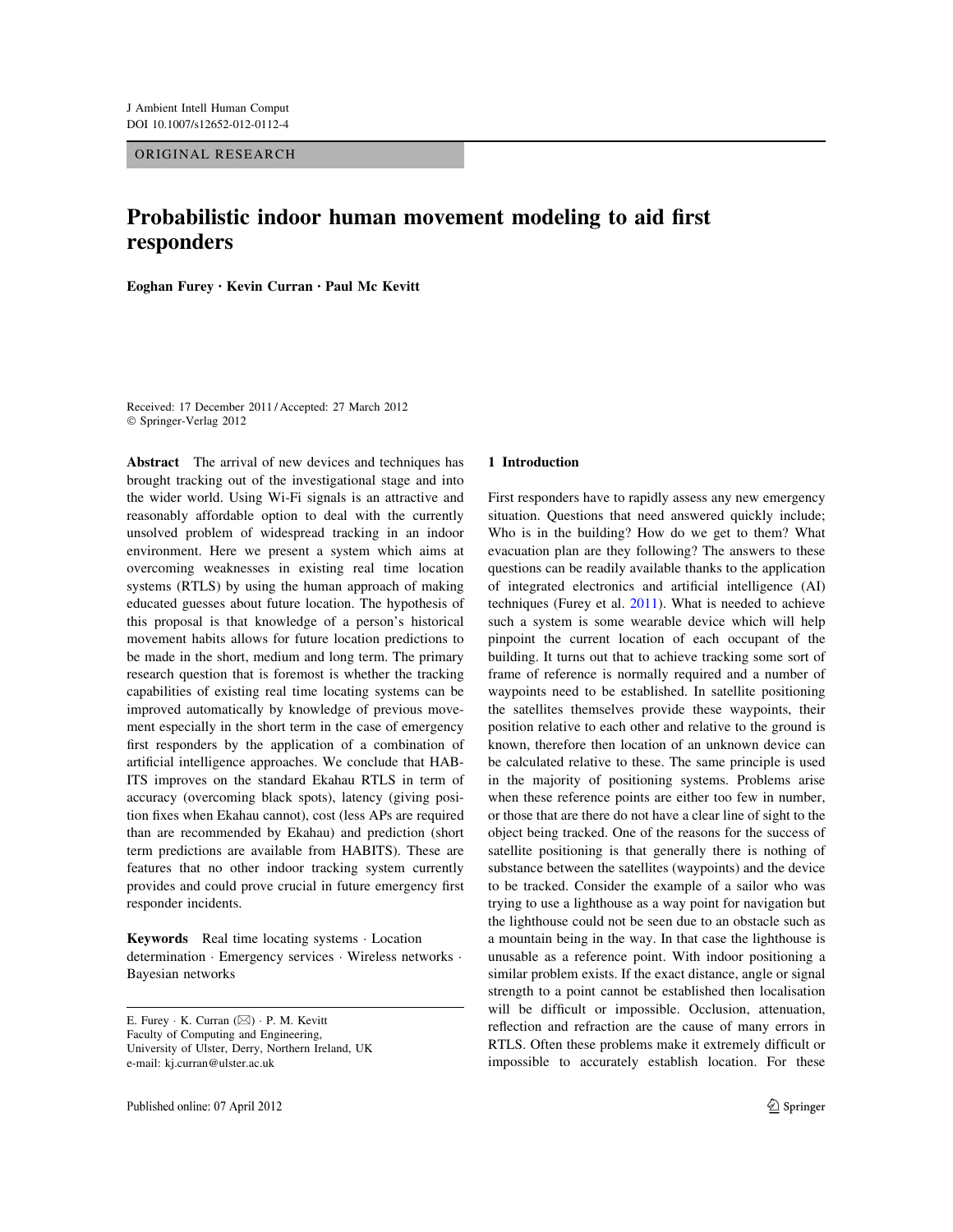reasons, intelligent techniques and 'tricks' are utilized in an attempt to improve performance of the RTLS. In some cases these have greatly improved accuracy and yield (the ability to get position fixes in all environments) but the improvements are accompanied by drawbacks in terms of time and cost. While no solution works perfectly in all environments, within reason, almost anything can be tracked to any desired resolution if enough resources are available. These resources can be quantified in terms of financial cost and vastly reduce the scalability of the RTLS. Innovative methods are required to improve accuracy levels and to allow positioning to be achieved for a reasonable cost in terms of time and infrastructure. The recent proliferation of mobile communications devices is allowing tracking and analysis of large groups of people to be carried out. Where available, this data is being mined searching for patterns and trends which facilitate prediction (Petzold et al. 2005; Vintan et al. 2004; Gellert and Vintan 2006). This paper seeks to outline a system which aims at overcoming weaknesses in existing RTLS by using the human approach of making educated guesses about future location. The hypothesis of this proposal is that knowledge of a person's historical movement habits allows for future location predictions to be made in the short, medium and long term. The research questions that are foremost are whether the tracking capabilities of existing real time locating systems can be improved automatically by knowledge of historical movement and by the application of a combination of artificial intelligence approaches. We also consider whether this approach can allow for intelligent prediction of future locations. A practical application of our system would be for use by first-responders inside buildings.

# 2 Predicting location using intelligent techniques

To accurately position an object in addition to the techniques and technologies previously discussed, a certain amount of intelligence is required. These methods allow the accuracy levels of the estimates to be increased. When a human makes estimation about where an object will be located in the future, they automatically carry out the complete calculation in their brains. To enable computers to repeat these feats and to allow them to work with a number of different objects requires a number of artificial intelligence techniques. In an indoor environment this is a largely under researched area. Being able to predict with some degree of accuracy, the future location of a person or thing has many applications. This seemingly magical quality is one of the 'holy grails' of localisation. The prediction does not need to be 100 % certain, and indeed certainty is almost impossible to establish. Never the less,

the next location can be predicted with a certain degree of accuracy as has been demonstrated in previous research projects. Outdoors, using GPS traces to try and learn next location has been attempted by Han (2004) for someone on foot and in Froehlich and Krumm (2008) for vehicles on a road. More recently data gathered from mobile phone records has been mined to try and find patterns of movement which could be used to try and make next location predictions (González et al. 2008). Indoors, this is a largely under researched area, however a number of 'smart environments' have been set up such as the work Petzold et al. (2005). Here specific sensors on doors were utilised to provide movement patterns. A Hidden Markov Model (HMM) and a Neutral Network (NN) were applied to the data and successful predictions were made. Since around 2006, due to its commercial value, most of the leading research in next location prediction is not being conducted by academic institutions and therefore everything that has been learnt may not be in the public domain. However, this review covers all that has been published but research may exist that has not been published, for instance, that which is carried out by defence contracts or commercial entities. Ashbrook and Starner (2002), used a Markov chain model and K-means clustering algorithm to attempt to predict future movement. They clustered GPS data to find significant locations and then built a first and second order Markov models using location as state to try and predict future movement. It is possible to create nth order Markov model where probability of the next state is dependent not only on the current state but on the previous  $n-1$  states. For some examples, considering the 2nd order can yield more accurate results as in the case of probability of transition from  $A \rightarrow B$  is 70 % but the probability of transitioning from  $B \rightarrow A \rightarrow B$  is 81 %. This could be explained by a situation where A was a shop and B was home. If the shop was on the main road from home then the probability of going from A to B (shop to home) is 70 %. However, if the journey started at home and went to the shop, return to home could be more probable (perhaps getting something for dinner?). This demonstrates a situation when higher order models are useful and give extra information. It raises the question of which order of model is suitable for prediction. Ashbrook and Starner (2002) conclude that this depends on the quantity of data available. Other factors affecting their probabilities were due to the large distances travelled and the fact that their tests took place outdoors. They also found that changes in routine would take a long time to show up in their model and they suggested a possible method of weighting certain updates, but warned that this could lead to model that was somewhat skewed. Han (2004) attempts to build upon the work of (Ashbrook and Starner 2002) by using a self organising map (SOM) as a means of learning without pre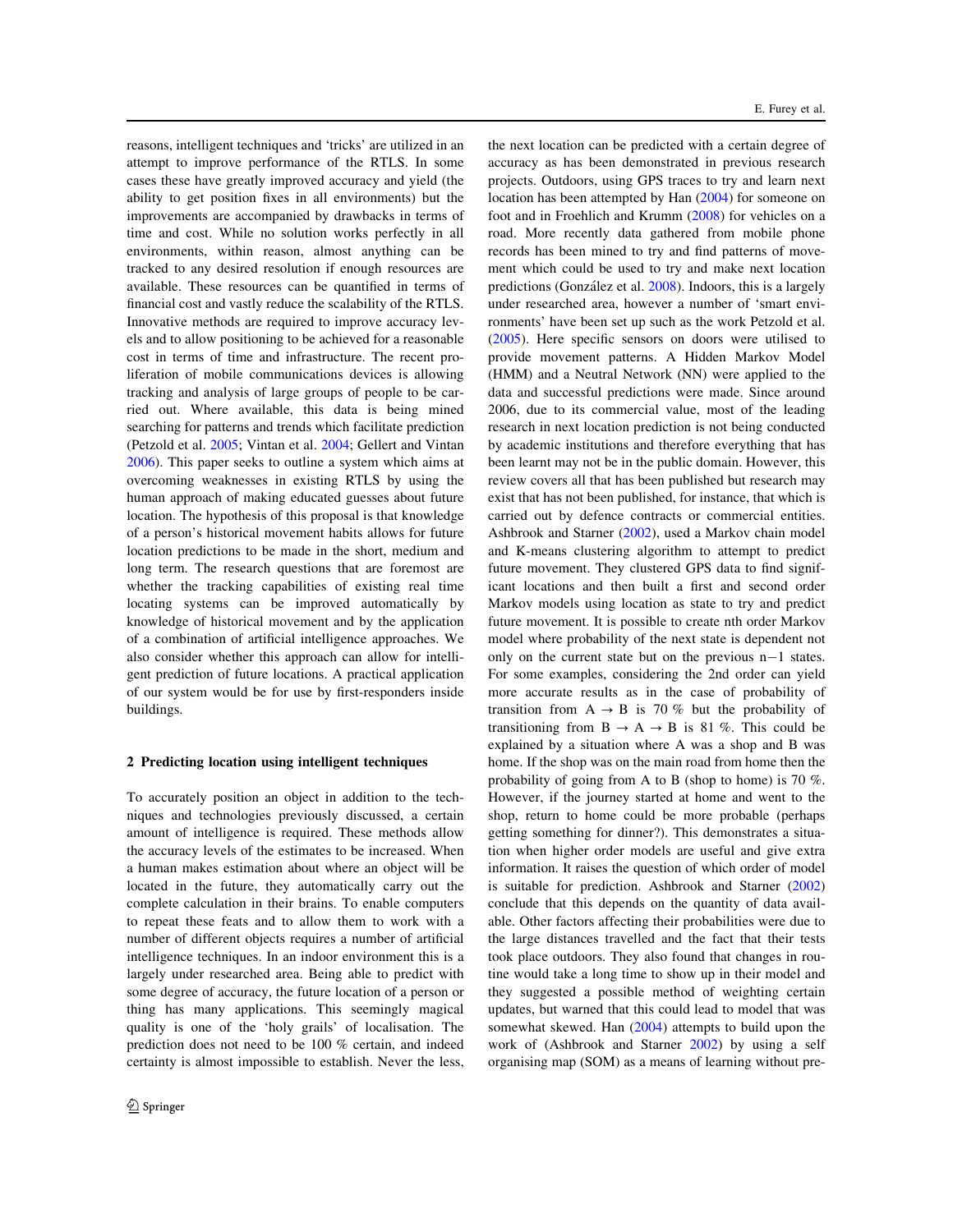knowledge. To use a supervised learning method to learn patterns of movements, pre-knowledge of the person is required, however a SOM can overcome this. An SOM is an ''unsupervised learning neural network'' which can preserve the topology of a map as it creates it. Sang uses an SOM to convert sequences of raw GPS data into meaningful patterns which are in turn applied to a markov chain approach. They used the output from the SOM to learn a first order Markov model and to try and make predictions of next location from it. Their data was gathered based on a university campus. While their method looks promising, their results are very sparse and their conclusion of 'acceptable' prediction accuracy is of little value.

In indoor localisation, the area of movement prediction is sparsely researched. This is due to the fact that any sort of indoor localisation is a relatively recent phenomenon, however a number of research studies have been carried out in this area. One of the first research projects that considered future movement was Microsoft Research's RADAR project (Bahl and Padmanabhan 2000). This was the first significant attempts to track indoors using 802.1 Wi-Fi signals. Due to the severe problem of signal attenuation it was difficult to get an accurate fix on position using received signal strength (RSS) measurements alone. Position was occasionally reported in locations that were not possible or at least highly unlikely. An effort to overcome these problems is described in Bahl et al. (2000). They concluded that the next location position should be close to the last reported one. Their Viterbi-like tracking algorithm deals with a situation of when two physically separate locations are close together in signal space (due to aliasing). The shortest path is depicted in bold. The likely trajectory is calculated based on the previous unambiguous location and a guess of somewhere in between the two is given. Between vertices i and j there is an edge  $d_{ij}$  whose weight is calculated based on the Euclidian distance between the locations i and j. This approach has been shown to significantly reduce the accuracy error in locating a user who is walking. They tested the Viterbi-like approach against an nearest neighbour in signal space (NNSS) and an NNSS-AVG (where the three nearest neighbours in signal space were averaged to estimate location) and it was found to significantly outperform the others. Median distance error for NNSS (3.59 m) and NNSS-AVG (3.32 m) are 51 and 40 % worse, respectively compared with Viterbi (2.37 m) (Bahl et al. 2000). Anticipating or predicting a future situation has been attempted through the use of a number of learning techniques. Hidden Markov models (HMM) are a popular technique which has been successfully applied in numerous different fields. The application of HMM to speech recognition has been examined by Rabiner (1989). In speech recognition predicting the next possible words can greatly

simplest form (discrete Markov chain) to more sophisticated approaches such as continuous density models and those of variable duration. These techniques have been in widespread use for many years in speech recognition software. Computational biology is another field that has seen widespread application of predictive machine learning. Medical diagnosis, treatment and approaches to drug design all require techniques that can predict sequences. The use of HMM for gene prediction in sequences of DNA has been reviewed by Birney (2001). A new method for predicting the secondary structure of RNA using HMM was proposed by Yoon and Vaidyanathan (2004). They demonstrated very accurate, secondary structure prediction using their proposed model with a low computational cost. A study by Petzold et al. (2006) converted algorithms normally used as ''branch prediction techniques for current high performance microprocessors'' to handle next context prediction of a person. These were applied to previously gathered behaviour patterns. The predictors were stimulated with patterns of behaviour of people walking indoors as the workload. A study by Mozer (1999) proposed an adaptive control of home environments (ACHE) project. ACHE attempts to predict the next actions taken by the inhabitants by observing their actions taken, monitoring the environment and attempting to learn to anticipate their needs. The next action is predicted by means of a feed forward NN. They used these predictions to try and control energy use in a prototype house.

increase accuracy. Rabiner examined HMM from their

#### 3 Modelling an indoor tracking system

Past movement habits have been shown to be repeated by humans, usually to do necessary tasks or just to take what is felt to be the path of least resistance. These habits are often linked to particular tasks that need to be done regularly. Movement habits are the same as other types of habits in that they tend to be regularly repeated. While each of us has a number of habits or patterns that appear to be unique to us, much more probable is that we share habits with others. The acronym history aware based indoor tracking system (HABITS), describes the approach of this research. The past movement history of tracked humans is used to enhance an existing tracking system. The technology of the underlying tracking system or the positioning methods used are not important. The HABITS approach can be designed to be generic. The three main components of HABITS are a connected graph, a discrete Bayesian filer and a set of logic rules. One of the contributions in this work involves combining these three methods in a novel way, allowing for predictions of human movement habits. These predictions overcome the latency of updates from currently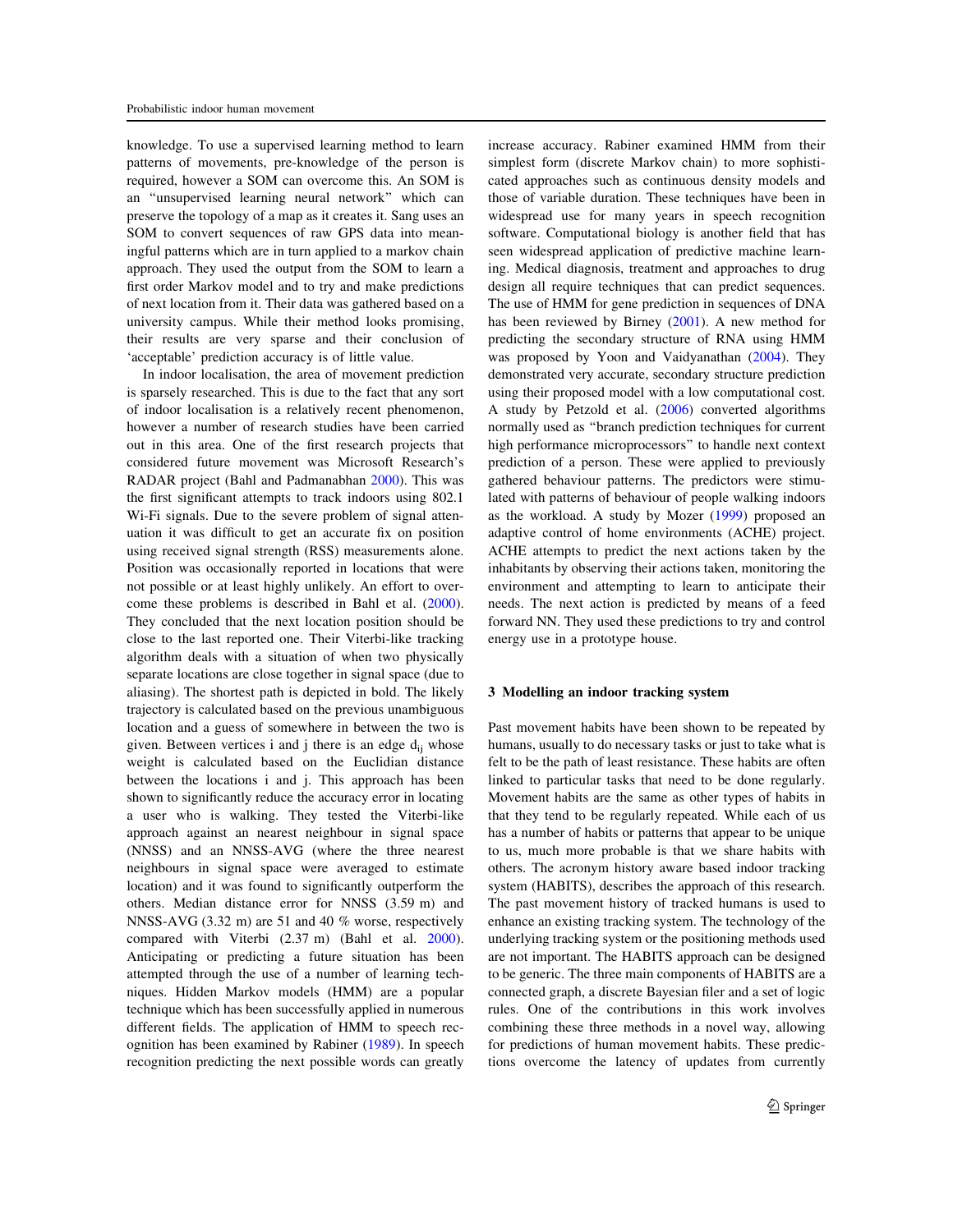available systems and enable them to make predictions of likely future movement. The underlying principle of our approach involves representing the movement areas as a graph which in turn is represented by a number of matrices; incidence, distance and transition. These constraints show where it is possible for a user to go and where not, the distance between points of interest (for our purposes) and eventually represent the probability of going from one area to another. The graph allows us to represent this information in mathematical terms and as numbers which may then be processed by a machine/computer. Methods of modelling the travel environment exist and of these, a graph structure closely represents the travelable paths. The nodes in the graph can be positioned to represent areas of interest, decision points or places where the user stops. Only areas that are in use and where access is unrestricted are represented. In between these locations are the paths that may be travelled between. The paths may be considered as edges and those locations of interest could be the nodes/vertices of a connected graph. The graph structure clearly represents the connections between nodes and therefore areas in the real building. It shows which locations are connected either directly or indirectly. As one-way pedestrian systems are uncommon indoors all the graphs used for this study are undirected. When studying a building plan or road map this information is normally clear to see however, in a new location, different methods need to be used to identify these areas of interest. Areas where a user stops for some reason may be thought of as 'base nodes'. Stopping for reasons such as sleep, eating, call of nature or work are some of the main reasons why humans would habitually stop at the same location. While for many people these may be in the same room or adjacent rooms, in the developed world, relatively large houses exist and these functions often occur in a number of rooms with travel paths between. Examples of rooms could be bedroom, bathroom and living room. Movement between rooms is often only possible by one or two different routes.

The layout of a typical house (in the developed world) may be represented as a connected graph. In Fig. 1 the green nodes represent stopping locations and the blue nodes represent decision points. A connected graph or topological map of these nodes is shown in Fig. 2. Learning the locations of these points can be done automatically in a number of ways, all of which require an underlying tracking system to be installed.

Learning these significant locations can be carried out automatically by computers. One methods of achieving this is to plot the locations where there was a significant delay between movements. These would indicate the areas where a person was stationary. Even within the same room these points are not all likely to be in the exact same location.



Fig. 1 Node positions in house



Fig. 2 Connected graph with node connections

To extract wait nodes from a large number of estimates, clustering techniques are used to group the updates together, revealing the main stopping locations. When the nodes have been discovered and coded with numbers for names (Fig. 3) they may be represented as an  $n \times n$ adjacency matrix where n is the number of nodes and the matrix details specific information about the graph. Figure 4 shows the adjacency matrix corresponding to the connected graph which in turn corresponds to the node positions in the sample house (Fig. 2). If a connection exists between the nodes then in the matrix location ij which represents the connection from i to j place a 1, if no connection exists then place a zero. This enables the paths between nodes to be represented mathematically and the matrix can easily be processed by a computer program.

When the node locations have been discovered and the distance between two nodes is known, travel time between nodes may also be calculated automatically by the underlying tracking system. Average walking or travelling speed for each user is estimated by using  $speed = distance/time$ . Knowledge of the relative travel times between nodes is then used to generate a distance matrix with distances between each node being calculated based on average user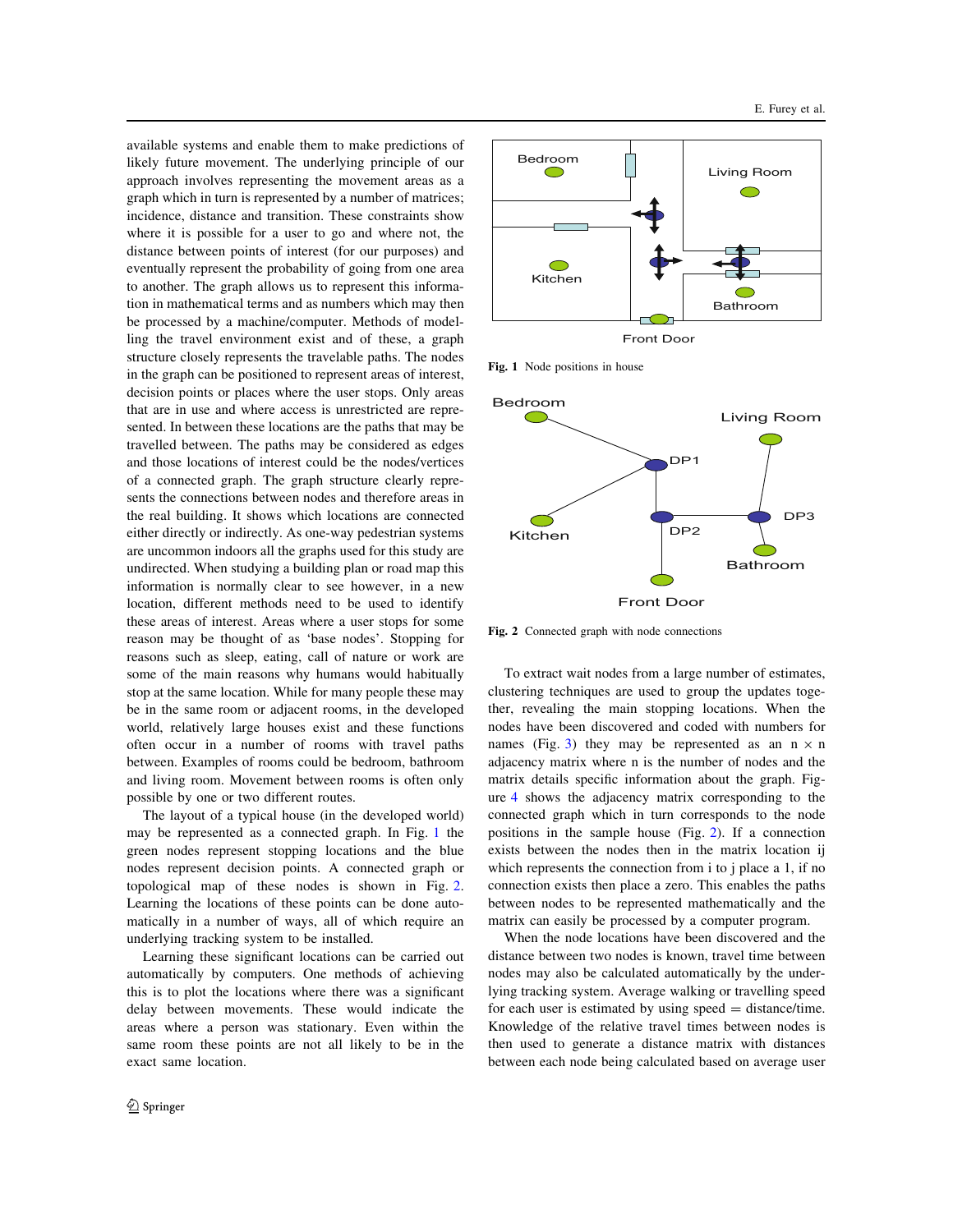

Fig. 3 Node names replaced with numbers

|                         | 1            | 2 | з | 4 | 5 | 6            | 7 | 8            |
|-------------------------|--------------|---|---|---|---|--------------|---|--------------|
| 1                       | O            | O | 1 | O | O | $\mathbf{o}$ | O | O            |
| $\overline{\mathbf{2}}$ | O            | O | 1 | O | O | $\mathbf{o}$ | O | $\mathbf{o}$ |
| 3                       | 1            | 1 | O | 1 | O | $\mathbf{o}$ | O | $\mathbf{o}$ |
| $\overline{\mathbf{4}}$ | $\mathbf{o}$ | O | 1 | O | 1 | $\mathbf{o}$ | 1 | $\mathbf{o}$ |
| 5                       | O            | O | O | 1 | O | $\mathbf{o}$ | O | O            |
| 6                       | O            | O | O | O | O | $\mathbf{o}$ | 1 | O            |
| 7                       | O            | O | O | 1 | O | 1            | O | 1            |
| 8                       | O            | o | O | O | O | O            | 1 | O            |

Fig. 4 Adjacency matrix for nodes in sample house

speed. The distance matrix values are in the same positions in the matrix as the 1's are in the adjacency matrix. A transition matrix showing the probabilities of travelling from one node to the other is built up by monitoring the persons travel through the nodes. Again, a number of methods exist to do this, but a straight forward one is to use the sequence of all nodes traversed through for a day, a week or all travel time (depending on the application). String identification tools can be used giving the sequences of nodes and from this mathematical functions can generate a transition matrix. As before, the size of the matrix corresponds to  $n \times n$  and at each location (node) a count is kept of the movement through it and where it goes to next. In the sample house scenario, consider movement from the kitchen, through a decision point to either the bedroom or another decision point. Hypothetically, it could be found that the probability of going from the kitchen to the bedroom was 12/50. This would equate to a situation where out of 50 times leaving the kitchen, 12 of these journeys were to the bedroom. 12/50 would give a probability of 0.2 of travelling to the bedroom meaning that 0.8 or 38 journeys went the other way to the next decision point. This is how transition matrices are created and knowledge of them gives a first order Markov chain.

At any time along the chain, only the current location gives the probability of going to the next location. A simple

Markov chain like this gives some idea of the next node but alone it would not be enough to model real human movement habits. Raising the order of the model to consider the previous two nodes would help in some locations but Froehlich and Krumm (2008) proved this needs to be done with a large dataset which takes a long time to generate. Maintaining a separate transition matrix for each day and/ or each time period would improve the accuracy slightly but the system would not be expandable to a large area due to becoming overly complex. To predict the most likely next location with a useful degree of accuracy requires more than just a simple one state Markov chain. The movement habits of people are dependent on a variety of factors and to improve the accuracy of any model requires that more of these factors to be considered. A discrete Bayesian filter had been shown to work well for data fusion (Fox et al. 2003). The underlying tracking system gives the initial location, bel $(x_{t-1})$ . The transition matrix provides the belief,  $bel(x_t)$  when combined with the information in the Perceptual model and the system dynamics. This outputs the probability of moving to the next node when given just the previous one and no other information. HABITS uses more information than just that provided by the first order Markov chain. As a Bayesian filter only works for instances that hold to the Markov assumption (meaning only a single order model), a great deal of information is being left out about commonly travelled paths or sequences of nodes. Froehlich and Krumm (2008) found that the more nodes they had information about, (previously travelled) the higher the chances of predicting their final location. If an order (3 for example) Markov model was used, then for some paths, the predicted location probability would be much higher, however it would also take into account shorter journeys and could have sequences like 2–4–2 which would include changing direction completely. Taking into account higher order models makes the calculations overcomplicated. The notion of 'preferred paths' (PP), however allows for the same information to be gathered without keeping track of every path. As part of the definition of a habit, it states that they are routines of behaviour that are repeated regularly. An approach to viewing habits could be that they take places between distinct locations, but it does not mean that those locations a necessarily adjacent locations. The paths may go through a number of intermediate nodes and a common journey could be kitchen to toilet. This would involve travelling through four different nodes but may be repeated a number of times a day. If a pattern occurred more often than a set number of times then it could be considered habitual. Habitual journeys of this sort we call 'preferred paths' and they can be mined from the string of all nodes visited. There could also be a temporal link between taking these preferred paths and a certain time period. This information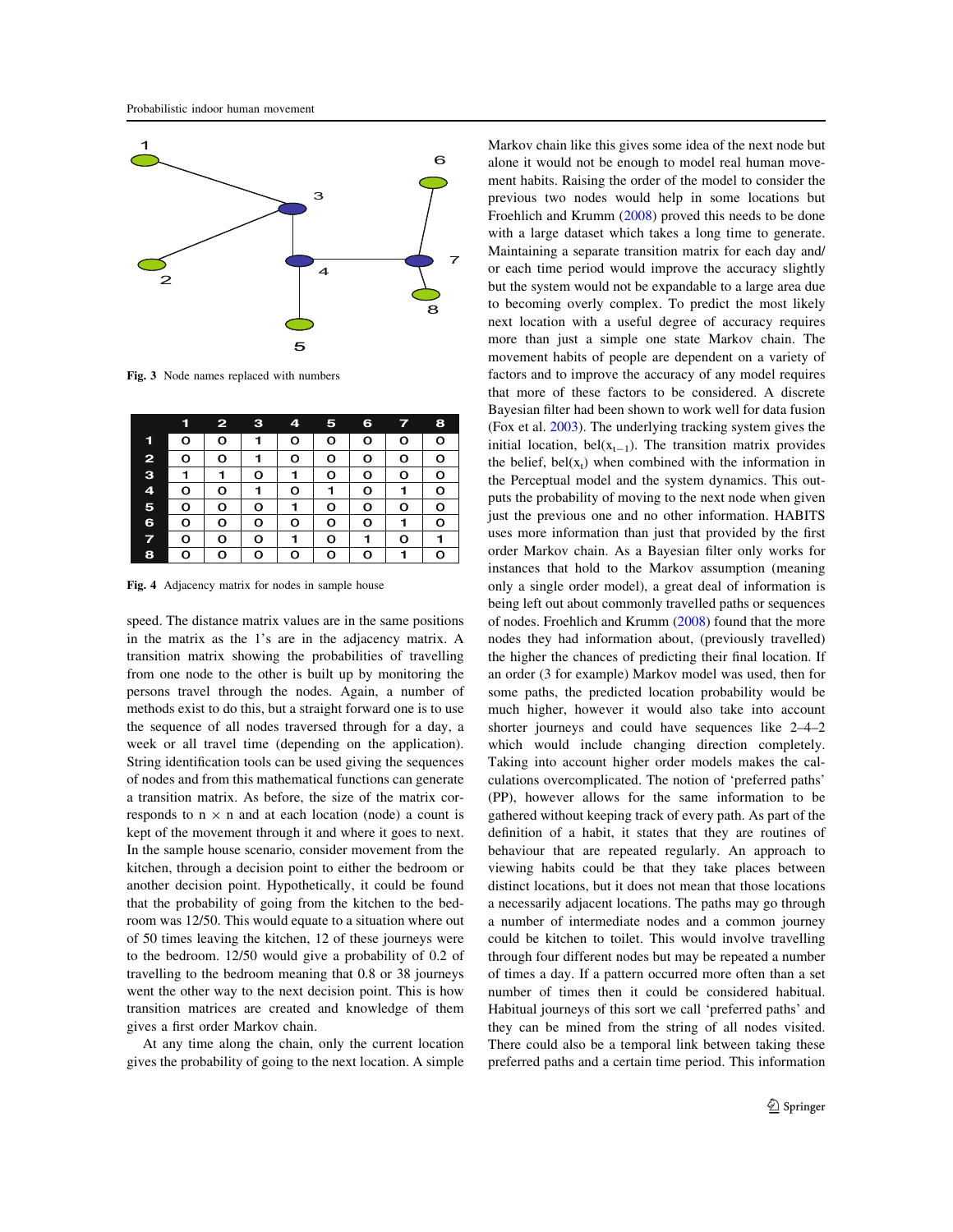can be used to adjust the output of HABITS prediction. It can also help with the identification of final destination which is another aim of HABITS. Preferred paths are also stored as a vectors and may be temporally linked to a specific time period if required (some would be more frequently travelled at particular times than others). When on a preferred path, the information is used to increase the accuracy of the future location estimate. If we assume it is known that Node 1 was the node visited at time,  $t_3$ . This would now give a sequence of nodes 1–3–4 leading up to the decision point. The preferred path vector for that particular sequence would be the probability of going to node 5 or 6 from that point. We assume that preferred paths only consider movement to new nodes and do not consider backward movement. We now have a vector showing

$$
PP\_Node4 = \begin{bmatrix} 0.66\\0.33 \end{bmatrix}
$$

This tells us that when the sequence of nodes visited was 1–3–4, the likelihood of being on the preferred path 1–3–4–5 is 0.66 and the likelihood of being on the preferred path 1–3–4–6 is 0.33. The method used to combine these two probabilities multiplies them together and adds the results to the initial belief from the Bayesian filter (Table 1).

The new belief gives a much higher probability of going to node 5 next than of going to node 6. A last influencing factor to be considered in some instances is a rule that takes into account when people change their habits depending on who they were with. In largely populated environments certain people's movements have an influence on other peoples. If, for example, going for lunch it may be that a particular person is a common factor in most locations. This is discovered by checking to see if people travel routes matched up temporally and if so, was one dominant over the other? When this is the case, a rule is applied in the same manner as the preferred paths, influencing the prediction. HABITS combines a number of different elements to produce future location predictions. The inputs to the Bayesian filter include the Motion model showing where it is possible to go in the next step, the Sensor model giving the accuracy of the updates from the underlying tracking system, the learnt Historical belief and the location updates from the base system. When the filter has all the necessary information to give a prediction, it is run through a set of rules to improve the accuracy of its estimates. The HAB-ITS approach described in this paper is designed to be able

to operate on any type of tracking system to allow it to track between its updates and to give future predictions.

When a mobile device is tracked by the Ekahau RTLS and the HABITS algorithm is applied, it can still be tracked when it is no longer within line of sight (LOS) of three or more access points (AP). This is normally the minimum required for accurate localisation. The highest frequency rate of position updates from the Ekahau RTLS has been found to be 5 s (Furey et al. 2008). These updates are often up to 15 s apart. Each update is sent to HABITS along with the learnt historical movement data and from this an intelligent prediction of the next likely location is given. Short term predictions effectively fill in the blanks in between updates from the Ekahau system. HABITS does not try and improve on the RSS positioning methods currently in use, but instead uses knowledge of the movement habits of users as a means of adding intelligence to existing tracking systems. This knowledge is then used to overcome signal black spots where existing systems fail (Fig. 5) and to predict where the tracked user will travel to next. At time,  $t_1$  the Ekahau RTLS can give a position estimate that is close to the true position. At time  $t_2$  both the standard Ekahau RTLS and the HABITS system also give a good estimate. However, at time t3, the Ekahau system is no longer accurate due the user travelling through a signal black spot. This is where HABITS can dramatically improve standard location tracking systems and provide accurate updates of where the user is located.

# 4 Human movement indoors with habits

Ekahau RTLS is a commercial off the shelf (Cots) piece of software which was developed by a Finnish company for Wi-Fi localisation in an indoor environment. For Ekahau to work, an existing 802.11 wireless network must be in place in the test area. Ekahau contains a number of components. The Ekahau positioning engine (EPE acts as a server controlling all location updates. It needs to be located on a server which has access to the existing WLAN. Once the server is in place, the Ekahau Site Survey (ESS) model must be created. A number of steps are required for this. First, a map (JPEG) of each floor is uploaded to the ESS application. Figure 5 shows a signal strength map for the ISRC. The dark green indicates areas of good signal strength where tracking capability should be good. These

| <b>Table 1</b> Addition of<br>probabilities from Bayes filter | Next node | Initial belief | Preferred path belief | Product of two beliefs | New belief |
|---------------------------------------------------------------|-----------|----------------|-----------------------|------------------------|------------|
| and preferred paths                                           |           | 0.45           | 0.66                  | 0.297                  | 0.747      |
|                                                               |           | 1.35           | 0.33                  | 0.116                  | 0.466      |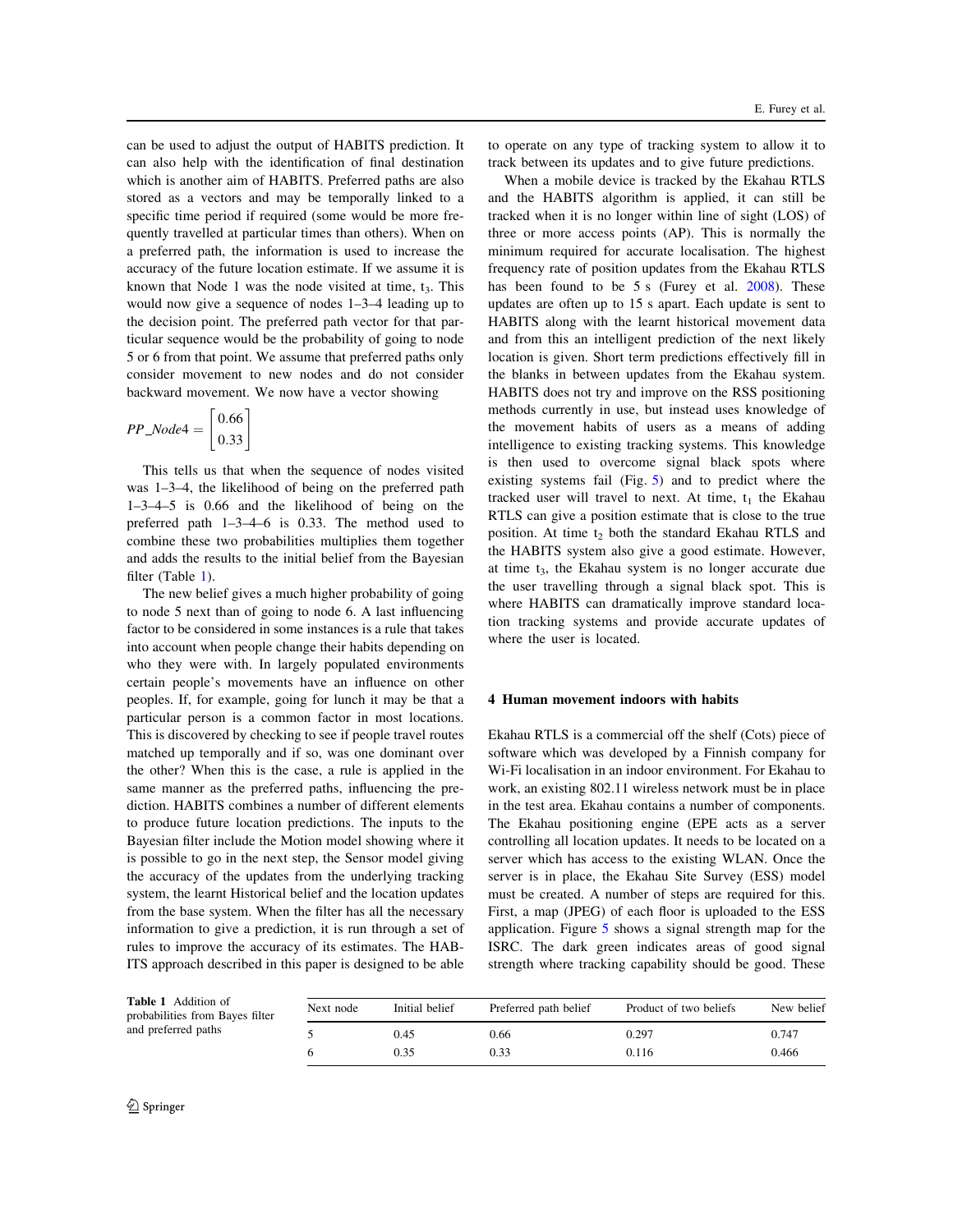

heat maps also show areas signal strength is weak. These are target areas for HABITS.

In order to collect historical movement data a topological map of the test area is created. A topological map is one which consists of a number of nodes representing places of interest which are connected by edges representing paths where a user may travel. These areas are covered by zones in Ekahau which allow for reporting of when a person carrying a mobile Wi-Fi device enters or leaves them. The zones represent areas that are passed through frequently on the ground and first floors in the ISRC. Each of these zones can be considered to be a node in a connected graph. The positioning of these zones is a manual process based on expert knowledge of where a user is likely to stop and areas where they would pass through often. Also used are locations where a user has a number of options of where next to travel. The locations of these zones relative to one another can now be represented as an adjacency matrix and hence a connected graph. To do this each node in the graph representing a zone is given a unique ID between 1 and n, were n is the number of zones. By querying the EPE the list of zones is retrieved and each zone is allocated a unique ID. For the two floors in the MS building there are 19 zones in total. Using the zone map, an adjacency matrix of size  $n \times n$  is manually created. The corresponding zone-node list allows all zone data from the EPE to be manipulated as if each zone was the node in the connected graph. Figure 5 shows a connected graph representation of the two floors in the ISRC. The edges between nodes show paths that may be travelled and represent the movements of Wi-Fi tracked people in the building. The numbers on the nodes are those used by the zone to node conversion table. Knowledge of where the user is, whether they are in motion or not and the exact time are essential for HABITS to function. This is the only live information that HABITS processes.

Once the live user information is received, HABITS checks the matrices to see what constraints on movement exist. Combining these constraints with the data from Ekahau allows an initial probability prediction to be made from the transition matrix. Information about node types

and preferred paths is now added to HABITS to further improve the accuracy of the predictions. Predictions from HABITS depend on the time scale required and may be short term, (a few seconds), medium term, (a few minutes– end of current journey) or longer term, (later that day or week). The last stage of the operation of HABITS involves taking a particular action based on the predictions provided if the probability confidence is high enough or plotting these future locations on a map. The following is a sample scenario taken for real movement data within the ISRC. The user has left his desk. HABITS is attempting to predict where he will go to next. The pseudo code and associated explain the scenario and the steps HABITS takes in order to make a prediction follow.

- 1. If tag  $=$  Eoghan
- 2. Node =  $5$  and previous node =  $4$
- 3. Node  $5 NOT = wait node$
- 4. Action  $=$  calc next node,
- 5. On preferred path–NO
- 6. Next node = Either 2, 3, 6, 7, 8 %, all have non-zero probability
- 7. Check time period  $=$  Lunch
- 8. If time = Lunch THEN next node is 6 or 3 %. Probability > 80 %
- 9. Check other users in area
- 10. If with John THEN next node =  $6\%$ . John doesn't go to the canteen
- 11. If with Mary THEN next node =  $3\%$ . Mary usually goes to the canteen
- 12. If alone then next node = 6 (40 %) OR 3 (40 %) % wait for more info
- 13. Use speed and distance to calculate position at time t
- 14. Calculate and show positions at  $t + 1$ ,  $t + 2 \cdot t + n$

An update is now received from the Ekahau RTLS. This update is not in a zone so using the nearest neighbour search the closest node is found to be node 16. Given that the last zone entered update was from the wait node 18, HABITS now possesses three bits of new information.

 $x_t$  = node 16,  $x_{t-1}$  = node 18 and user Eoghan is 'in-motion'.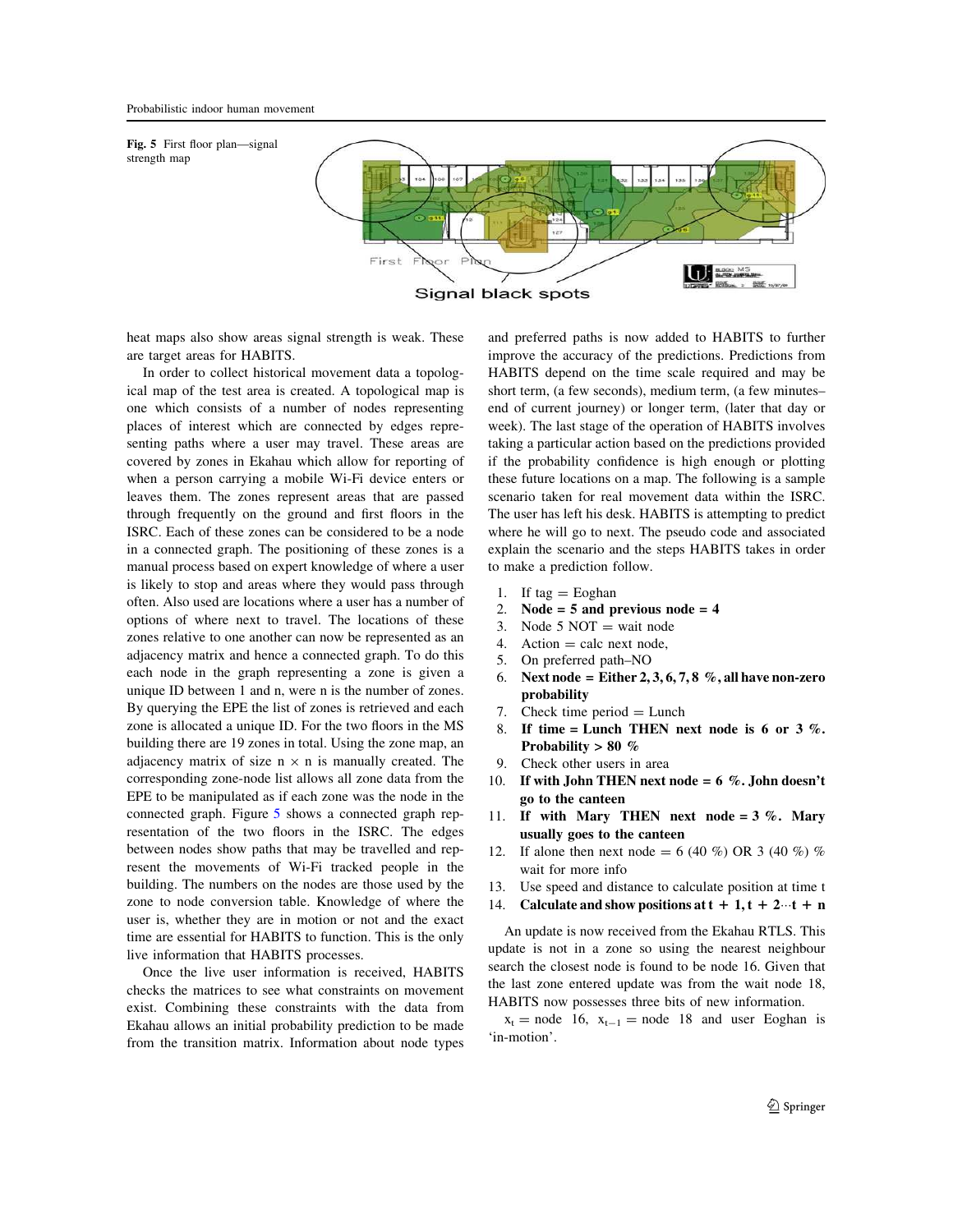| <b>Table 2</b> Probabilities from the transition matrix at node 16 |  |                                         |  |  |  |  |     |  |  |
|--------------------------------------------------------------------|--|-----------------------------------------|--|--|--|--|-----|--|--|
| Node no 15 13 12 11 14 17                                          |  |                                         |  |  |  |  | -19 |  |  |
| Bel(x <sub>t</sub> )                                               |  | 0.27 0.05 0.05 0.01 0.05 0.05 0.01 0.01 |  |  |  |  |     |  |  |

From this new information HABITS can offer only a general prediction of the next possible node that will be visited. Eight different options are possible at this stage. Node 16 is not a 'wait node' therefore HABITS does not consider this to be the end of the current journey. The options at node 16 are listed in Table 2.

While node 15 is given as having a much higher probability that the other possible next nodes, 0.27 is too low to make any kind of reasonable prediction so HABITS must wait for more information from Ekahau. If another location update is received between nodes 15 and 4. HABITS knows from the previous  $bel(x_t)$  that node 15 was one of the last possible nodes, therefore, even though node 15 is slightly closer to the update than node 4 (from the k nearest neighbours search, 15 closest, followed by 4), it chooses node 4 as the next node from which to make a calculation. At this point due to a lack of other options and the fact that HABITS has information about the previous four nodes 18–16–15–4, a fairly confident prediction can be made that the next node to be visited is will be node 5.

When a third update is received which is very close to node 5, given the previous nodes sequence, the distance from the third update to node 5 and the previous prediction, HABITS carries out the next prediction based on node 5 as its current node. As node 5 is also a transition node, possible predictions from the transition matrix give five possible next nodes as Table 3 shows. At this stage no prediction can be made as node next node has a clear higher probability. Probabilities change when the preferred paths for the current time period are checked. Here, as the time period is equal to 'lunch' and the previous node sequence is quite extensive at this stage, two nodes, 3 and 6

Table 3 Probabilities from the transition matrix at node 5

| Node Number |      |      |      |      |      |
|-------------|------|------|------|------|------|
| $Bel(x_t)$  | 0.17 | 0.02 | 0.31 | 0.15 | 0.02 |

now possess a significantly higher probability that the other possible nodes. The preferred path statistics are shown in Table 4.

HABITS can now say with over 80 % confidence that the next node to be visited will be either node 3 or node 6. To further increase the accuracy of the predictions, HAB-ITS checks to see if there are any other users in the area. Figure 6 depicts a position update being received from John. Examining the preferred path of John reveals that John does not go to node 3. As the paths of Eoghan and John are regularly together, combining John's 'preferred path' probability with Eoghan's gives a new prediction that Eoghan will go to node 6 with 80 % confidence.

#### 5 Overcoming signal black spots

With the predictions available from HABITS, the location of a tracked person can be intelligently guessed when Ekahau loses it in a signal black spot. Table 5 shows the improvements due to HABITS at particular black spots. The three black spots tested below are the three stairwells in the research centre. When using Ekahau alone the accuracy of a position estimates is very low in these areas. However, on journeys through the building, HABITS was able to more than half the error in estimate of location within these black spots. While a subject is travelling through a black spot, HABITS estimates were within the figures listed 95 % of the time. It was concluded that the 5 % of the time the estimate were above the stated accuracy were due to stopping and turning around or just stopping midway through the journey.

Table 6 describes the difference between Ekahau when set up with a low number of APs (the amount required for data communication), the same setup with the addition of HABITS and Ekahau alone but with many more APs installed. The extra APs were installed to test the improvements to Ekahau when many extra APs where available. For the purposes of these tests, an extra 5 APs were temporally installed and a number of calibration and test surveys were conducted. These did improve the accuracy of the Ekahau RTLS to almost 2 m which is comparable to the overall average accuracy achievable when HABITS is in operation. The yield of the Ekahau

| <b>Table 4</b> Preferred Path options | 1st |
|---------------------------------------|-----|
| at node 5                             |     |

| ns. | 1st<br>node | 2nd<br>node | 3rd<br>node | 4th<br>node | 5th<br>node | 6th<br>node | No. of times<br>repeated | Time<br>period | Probability |
|-----|-------------|-------------|-------------|-------------|-------------|-------------|--------------------------|----------------|-------------|
|     | 18          | 16          |             | 4           |             |             |                          | Lunch          | 0.25        |
|     | 18          | 16          |             | 4           |             |             |                          | Lunch          | 0.75        |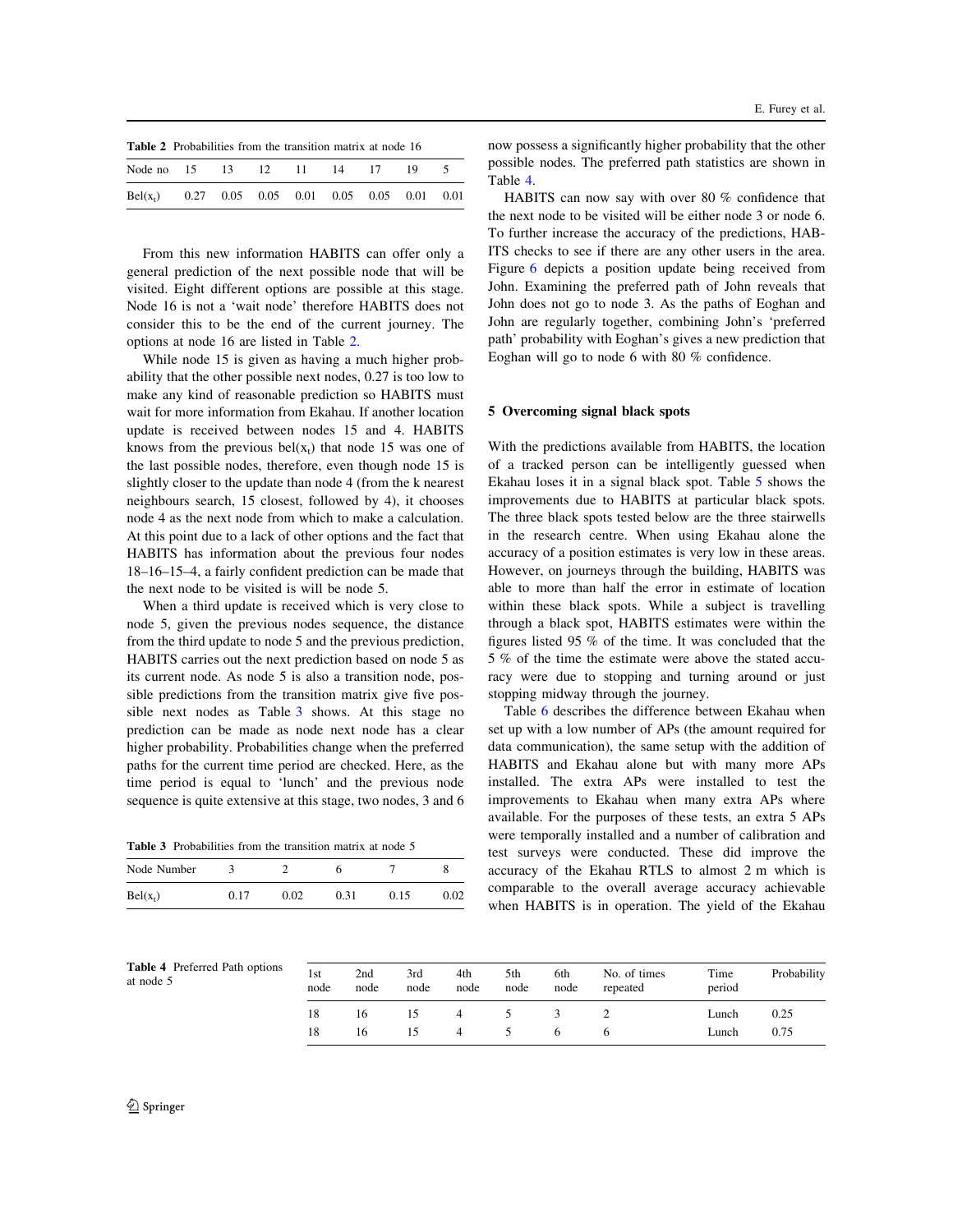

Fig. 6 Checking other users rule, John does not go to the canteen so node 6 becomes most probable

Table 5 Accuracy of HABITS in signal black spots

|                                 | Accuracy $(95 \%)$ |              |  |  |
|---------------------------------|--------------------|--------------|--|--|
|                                 | Ekahau (m)         | $HABITS$ (m) |  |  |
| Black spot 1 (left stairwell)   | 5.0                | 2.2          |  |  |
| Black spot 2 (centre stairwell) | 4.6                | 2.1          |  |  |
| Black spot 3 (right stairwell)  | 6.1                | 3.0          |  |  |

RTLS is also increased by HABITS to a level that is comparable with doubling the amount of APs.

These results show that when implementing a system such as Ekahau without redesigning the AP layout, the average accuracy achieved of 4 m is well below the level of 1 m which is claimed by Ekahau. Adding substantially more APs (five per floor) did improve the average accuracy to approximately 2 m in our test area. However, this improvement came with a significant extra cost in terms of: installation, calibration time and deployment cost as each AP is around €100. Application of HABITS showed a marked improvement compared to just using the Ekahau system by itself.

Overall HABITS improves on the standard Ekahau RTLS in terms of: Accuracy, Yield, Latency, Cost and Predictive ability. Accuracy is improved as HABITS is able to overcome signal black spots and give higher location accuracy than Ekahau alone. The Yield is improved as HABITS enables positioning to be carried out in locations where Ekahau previously failed or gave low levels of accuracy. Signal black spots are overcome by the operation of HABITS. Latency is improved as HABITS predictions allow for continuous location updates. Savings are made in terms of Cost as when employing HABITS, fewer extra APs are required to give improved accuracy levels. HAB-ITS improves overall positioning accuracy to a level that is normally achievable only by investment in extra infrastructure. Finally, HABITS provides a predictive ability which is not available in any existing RTLS. These predictions are available in the short term and medium and long term behaviour suggestions are also available.

A number of future opportunities exist to enhance HABITS. If a large scale deployment of HABITS was to be created then issues relating to scalability and algorithm complexity and efficiency would need to be addressed. Methods dealing with the changing of subject's habits and

| <b>Table 6</b> Results of testing<br>HABITS |                                                    | Accuracy<br>$(m)$ approx | Yield $(\%)$ | Latency (s) | Cost                              |  |
|---------------------------------------------|----------------------------------------------------|--------------------------|--------------|-------------|-----------------------------------|--|
|                                             | Ekahau (APs configured for data)<br>communication) | $\overline{4}$           | 84           | $5 - 15$    | Ekahau RTLS                       |  |
|                                             | Ekahau plus HABITS                                 |                          | 97           |             | Ekahau RTLS                       |  |
|                                             | Ekahau with 5 extra APs per floor                  | -2                       | 100          | $5 - 15$    | Ekahau RTLS plus $€100$<br>per AP |  |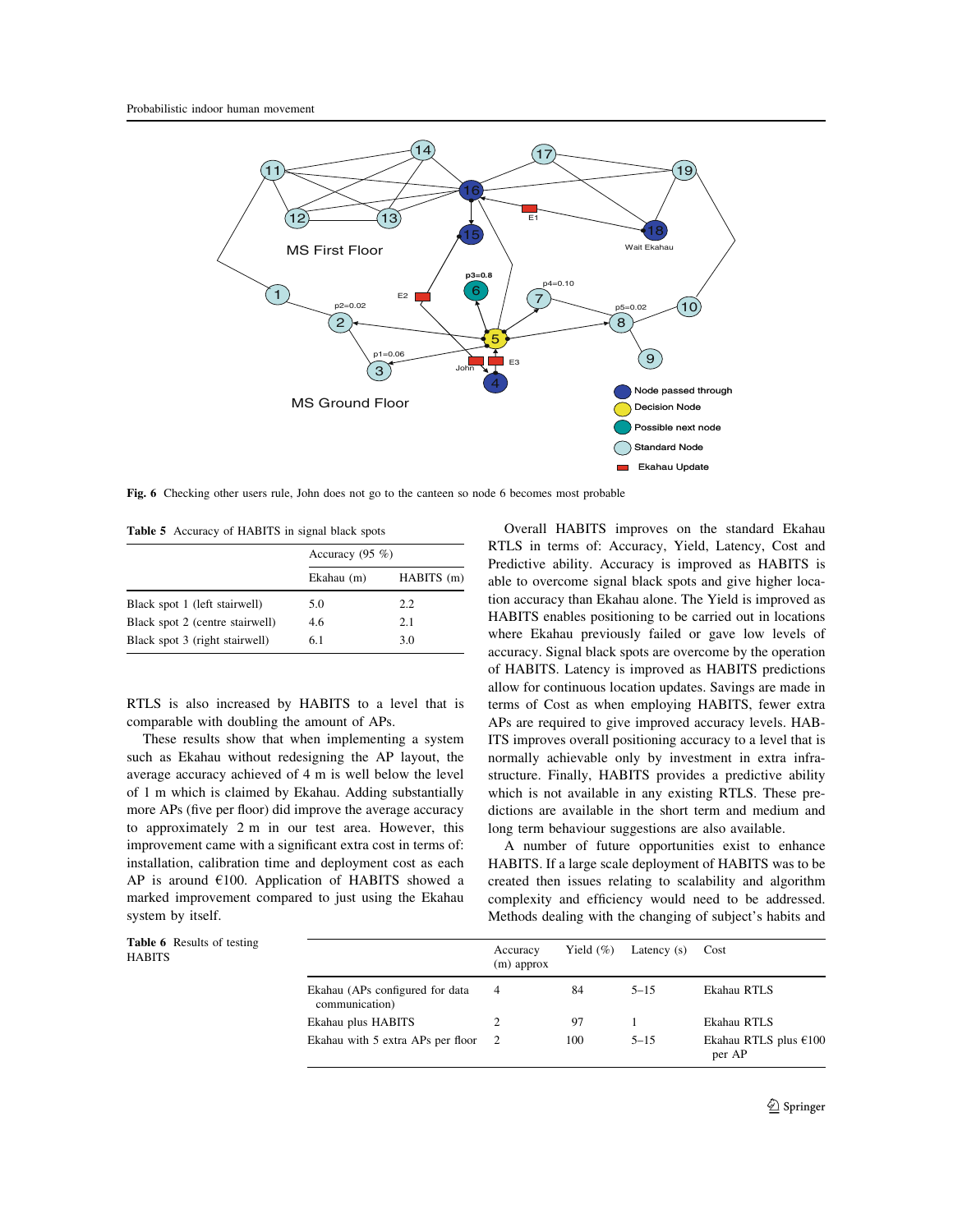how the underlying graph and matrices are updated and modified over a long period of time could also be examined. Considerations of the social and ethical implications of movement data collection are obviously important to the success of the HABITS approach. Options available could include either forcing people (as happens in the army or in areas where security is paramount) or encourage them by offering them some form of reward or benefit in return for their location data (as is currently used by many social networks). Questions' regarding the right and wrong of people tracking is another subject in itself, however, HABITS is envisaged initially as being used in areas where the benefits outweigh the drawbacks.

A potential useful area of application for HABITS could be in control systems, specifically those that are dependent on the movement of people. Bolick (2010) reports that Lighting and Heating, Ventilation and Air Conditioning (HVAC) account for approximately 60 % of a buildings energy costs. HABITS gives short  $(<15$  s), medium (15 s– a few minutes) and long (a few hours or days) term predictions on the general movement habits of people in a work environment. Knowledge of where people will travel within a building and when, also gives information regarding where they are not likely to go! This knowledge could be used as input to an intelligent control system for heating and lighting in a large building. In the short term, if a system knew what room or area a person would travel to next, then the lights could already be on or in some standby mode to facilitate quick power up. This way they would not have to stay on standby continuously. Areas which were infrequently travelled could be put into low energy mode or switched off completely, thereby saving energy consumption costs.

With heating systems a similar but longer term approach could be applied. If the automatically controlled heating system knew that at a certain time of day, e.g., lunch, many people stood in the canteen or corridor then the heat could be adjusted up or down depending on the outside temperature and number of people. Conversely, if the system knew areas were people rarely travelled, then the heating could be turned off and would not be wasted while the area was vacant. While various sensors can currently control this, they only work when activated, i.e., when someone walks past them. HABITS could control the system in advance and could learn when the movement patterns changed. Existing sensors (motion) on doors could either be used in conjunction with HABITS or could be replaced by HABITS.

If a long term study was carried out or was simulated then the number of kilowatt hours saved could be calculated and this should prove to be substantial. The system could also be linked into controlling air conditioning systems in areas with hot climates. HABITS is suitable for

such an application as it gives predictions of varying degree of accuracy and would not be suitable for life critical applications as there is a large element of probability involved. However, in building automation control systems a certain degree of inaccuracy would be acceptable if the overall energy savings were significant.

#### 6 Conclusion

This paper has outlined the HABITS approach to the tracking and modeling of people's movement patterns in an indoor environment. HABITS aims to overcome weaknesses in existing RTLS by using the human approach of making educated guesses about future location. We conclude that HABITS improves on the standard Ekahau RTLS in term of accuracy (overcoming black spots), latency (giving position fixes when Ekahau cannot), cost (less APs are required than are recommended by Ekahau) and prediction (short term predictions are available from HABITS). These are features that no other indoor tracking system currently provides and could provide crucial in future emergency first responder incidents.

Knowledge of who is where within a building could potentially provide emergency first responders with information that could save lives. Quickly finding casualties and rapid but safe evacuation of a building are primary aims for emergency services and HABITS offers a new approach that could significantly reduce the time required to carry out these tasks. Integrating HABITS into the alarm systems could provide emergency services with the locations of people within a building even before those people knew there was an emergency. This could allow for greater control of the situation and could help avoid panic.

#### References

- Ashbrook D, Starner T (2002) Learning significant locations and predicting user movement with GPS. In: Proceedings of sixth international symposium on wearable computers (ISWC 2002), pp 101–108
- Bahl P, Padmanabhan VN (2000) RADAR: an in-building RF-based user location and tracking system. In: INFOCOM 2000. Nineteenth annual joint conference of the IEEE computer and communications societies, vol 2, pp 775–784
- Bahl P, Padmanabhan VN, Balachandran A (2000) Enhancements to the RADAR user location and tracking system. Microsoft research technical report: MSR-TR-00-12
- Birney E (2001) Hidden markov models in biological sequence analysis. IBM J Res Dev 45:449–454
- Bolick J (2010) A wireless solution for energy control in existing buildings. http://www.automatedbuildings.com/news/apr10/arcles/ adura/100329095808adura.htm